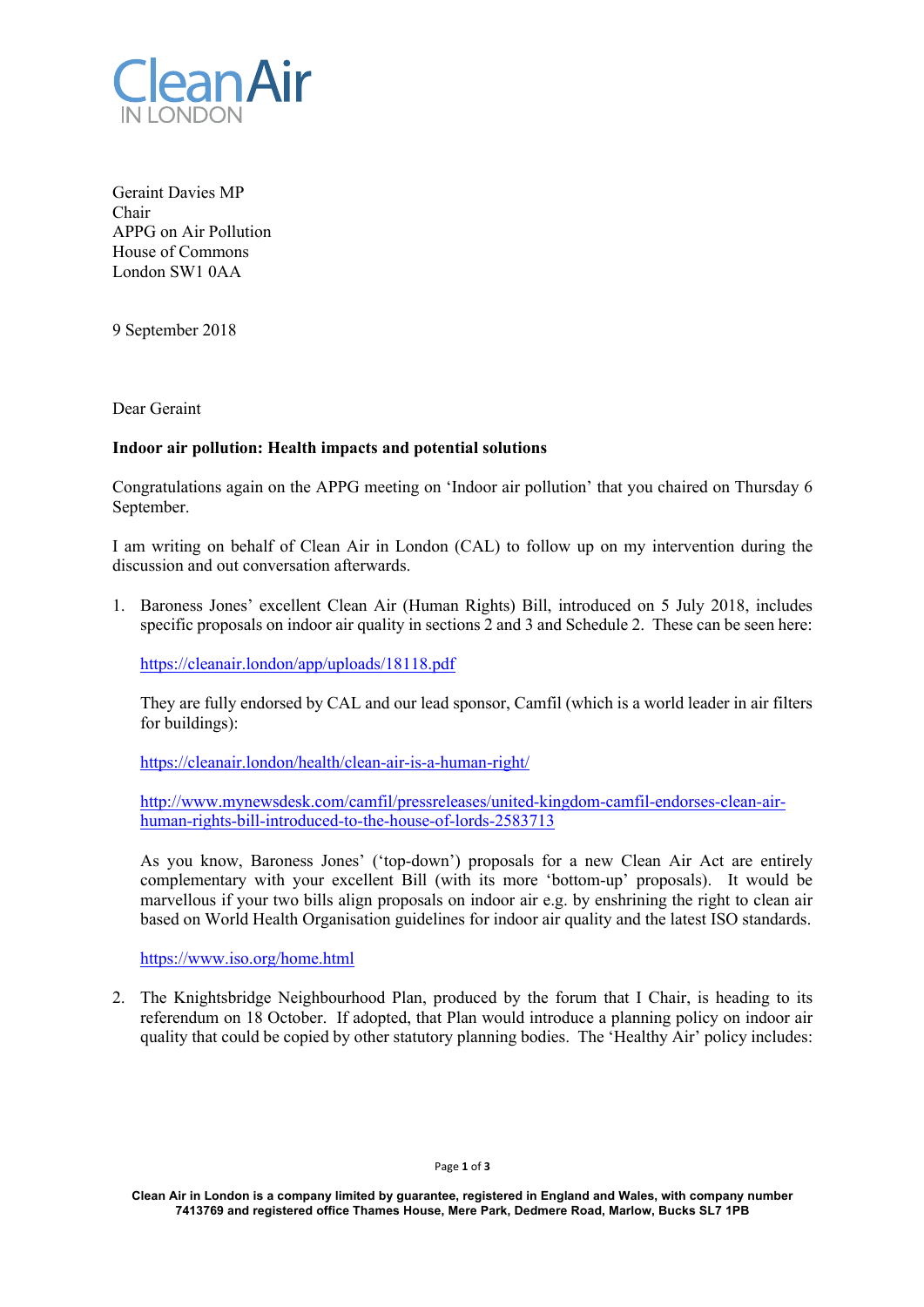

Major development and must demonstrate that it is designed to ensure that indoor air quality complies with the latest WHO guidelines for short and long term air quality including particulate matter ( $\overline{PM}_{2.5}$  and  $\overline{PM}_{10}$ ), nitrogen dioxide (NO<sub>2</sub>), carbon monoxide (CO), formaldehyde and volatile organic compounds (VOCs). Carbon dioxide (CO<sub>2</sub>) concentrations in indoor air should also be considered. Compliance with such standards is also encouraged on medium development and substantial refurbishment schemes.

The policy also provides further information on pages 65 to 68 with paragraph 10.7 explaining:

*Public health can be improved by requiring compliance with the best international standards for indoor air quality since people typically spend about 90% of their time indoors. In doing so it is important to understand the difference between mechanical ventilation, air conditioning and air filtration. Appropriate standards for the selection of energy efficient air filters to demonstrate compliance with design standards in Policy KBR34(D) include BS EN 16798-3:2017 (for minimum air filtration efficiency), BS CEN ISO 16890-1:2016 (for particulate matter including PM1) and BS CEN ISO 10121-2:2013 (for gases). These standards can be applied to reduce energy use and CO<sub>2</sub> emissions. If air filtration is utilised in the development to comply with indoor air quality standards, information must be provided to the tenant on the type of air filtration used, its location and how to maintain it.* 

http://www.knightsbridgeforum.org/media//documents/knightsbridge\_neighbourhood\_plan\_2108 18<sup>website</sup> version.pdf

See more at http://www.knightsbridgeforum.org.

3. While it was some relief to see Building Bulletin 101 (BB101) on indoor air quality in schools published on 23 August 2018 after long delays, it is astonishing that it depends on two standards for air filtration, BS EN13779 and BS EN779 that were withdrawn in February and June 2018 respectively i.e. BB101 was out-of-date before it was published! No review is proposed until 2022.

https://www.gov.uk/government/publications/building-bulletin-101-ventilation-for-schoolbuildings

Please will you ask the Department of Education (DoE) or the Education and Skills Funding Agency (which is sponsored by the DoE) to issue an immediate amendment or new revision to BB101 i.e. published before the end of 2018. Children in schools can't wait till 2022 or beyond for clean air.

4. Regrettably, the Department of Health (DoH) is even further out-of-date with its guidance on heating and ventilation systems titled 'Health Technical Memorandum 03-01: Specialised ventilation for healthcare premises' published in 2007. The guidance is in two parts: 'Part A: Design and validation'; and 'Part B: Operational management and performance verification'. See:

https://www.gov.uk/government/publications/guidance-on-specialised-ventilation-for-healthcarepremises-parts-a-and-b